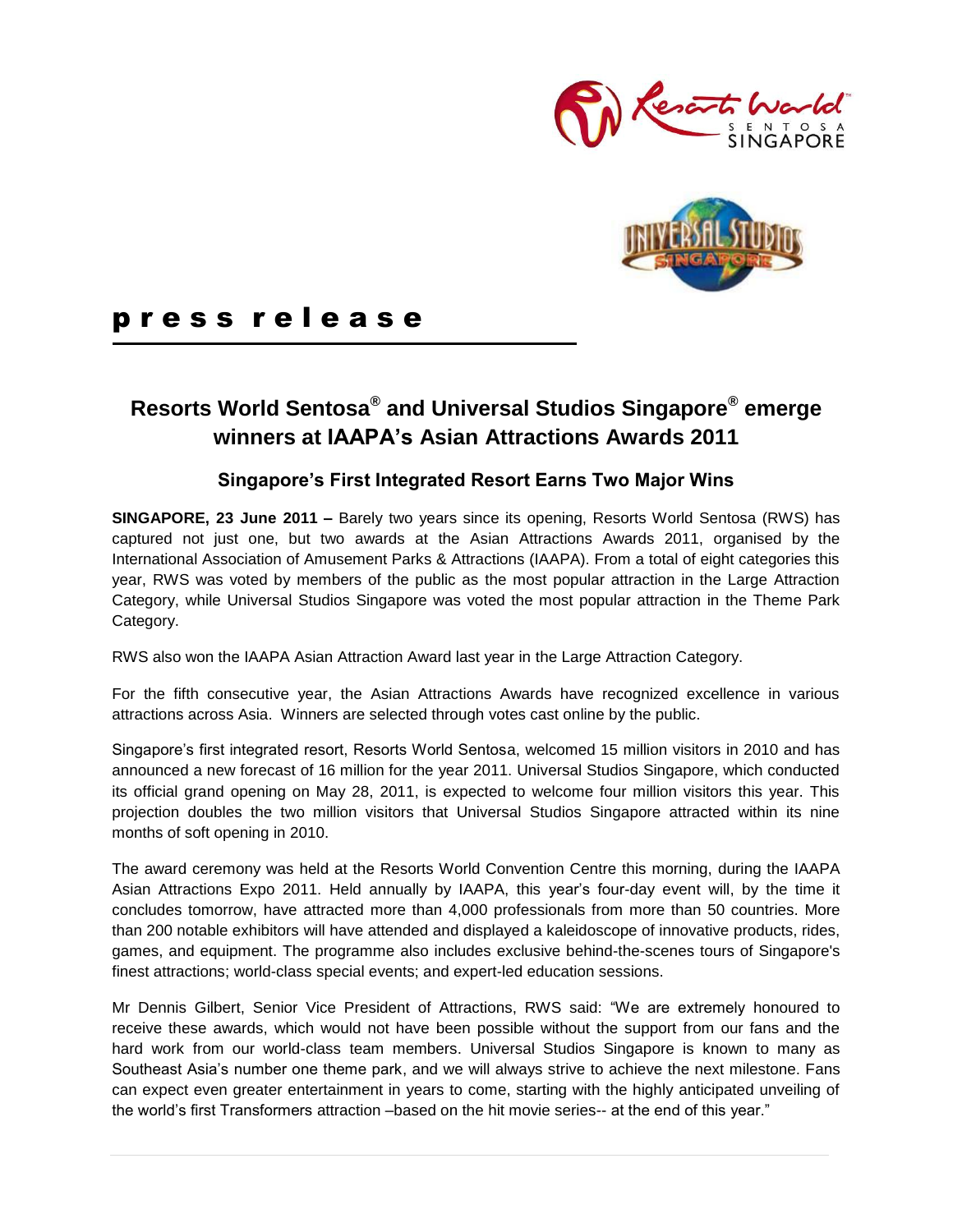#### **About Resorts World Sentosa**

Resorts World Sentosa (RWS), Singapore's first integrated resort is located on the resort island of Sentosa. Spanning 49 hectares, the resort has welcomed over 15 million visitors since it opened in Jaunary 2010. RWS is home to the region's first-and-only Universal Studios theme park, a casino, luxurious accomodation in four unique hotels, the Resorts World Convention Center, celebrity chef restaurants as well as speciality retail outlets. The resort also offers entertainment ranging from its resident theatrical circus spectacular Voyage de la Vie, to public attractions such as the Crane Dance and the Lake of Dreams. Resorts World Sentosa is currently developing the second phase of the Resort. Upon completion, RWS will open the Maritime Experiential Museum and Aquarium, the Marine Life Park, a destination spa and two additional hotels. Resorts World Sentosa is wholly owned by Genting Singapore , a company of the Genting Group.



#### **EDITOR'S NOTE:**

Michael Chin, Executive Vice President of Projects, Resorts World Sentosa, receiving the Large Attraction Category award on behalf of Resorts World Sentosa.